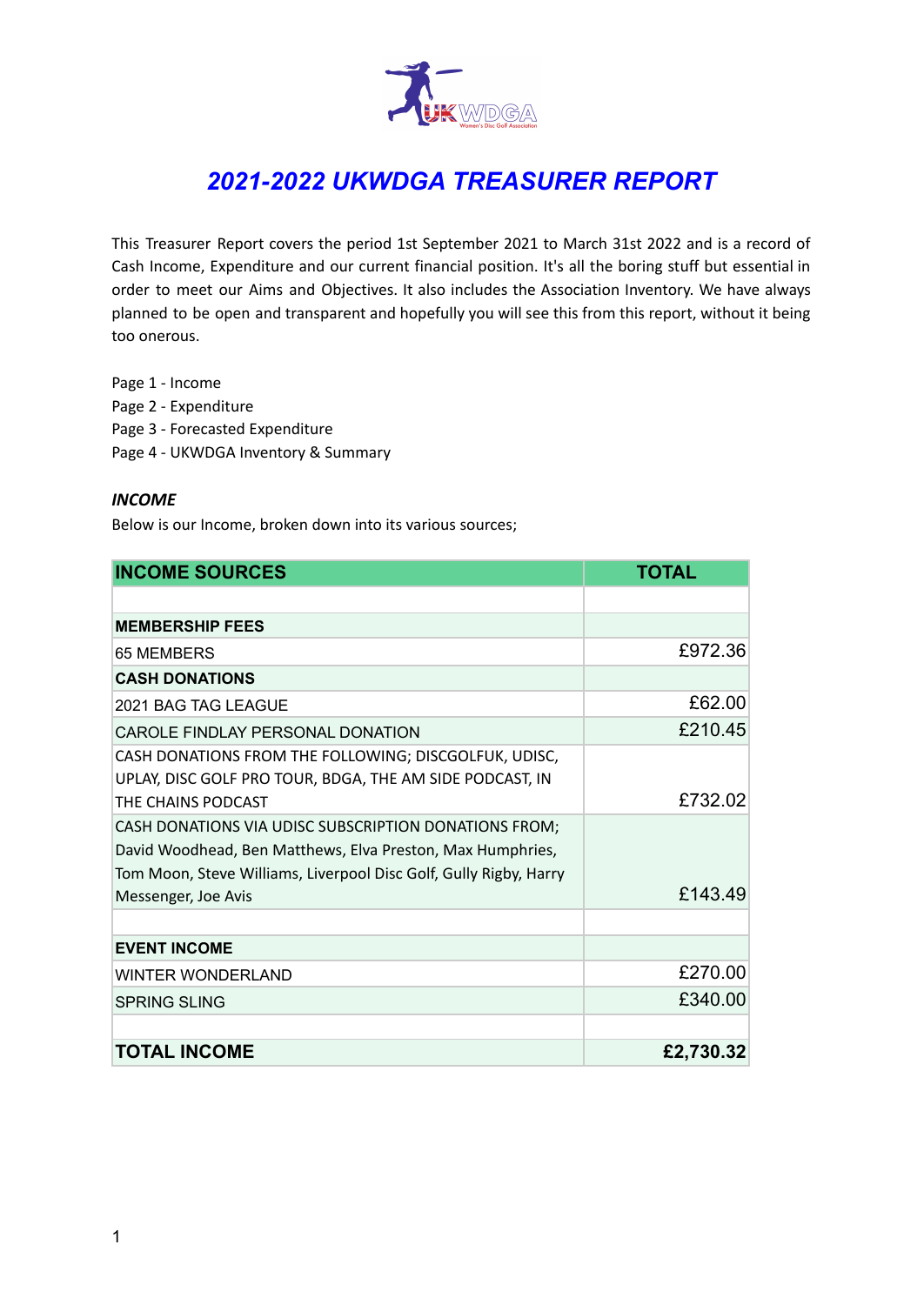## *EXPENDITURE*

Below is our Expenditure with a breakdown of categories.

The Membership line shows a £2.64 shortage based on £15 per Member. This was due to Bank charges taken as a result of non-UK member payments..

Email and Domain Name charges do not kick in until July 2022, due to the package taken out, therefore no expenditure shown in this reporting period (see page 3 for Forecasted Expenditure).

| <b>EXPENDITURE</b>                               | <b>TOTAL</b> |
|--------------------------------------------------|--------------|
|                                                  |              |
| Email                                            | £0.00        |
| Domain Name                                      | £0.00        |
| <b>Website Hosting</b>                           | £25.20       |
| <b>Bag Tags</b>                                  | £93.60       |
| Postage                                          | £116.73      |
| 3 X UKWDGA Flag                                  | £297.36      |
| Packaging (jiffy bags etc)                       | £31.22       |
| Promotional stationery                           | £38.76       |
| <b>Vinyl Stickers</b>                            | £80.00       |
| <b>Executive Member Shirts</b>                   | £180.00      |
| Event Prizes (Winter Wonderland & Spring Sling)  | £151.00      |
| Event Player Packs & Refunds (Winter Wonderland) | £69.11       |
| Event Sanctioning (All 2022 Events incl WGE)     | £188.38      |
| Insurance                                        | £157.00      |
|                                                  |              |
|                                                  |              |
| <b>TOTAL EXPENDITURE</b>                         | £1,428.36    |
|                                                  |              |
|                                                  |              |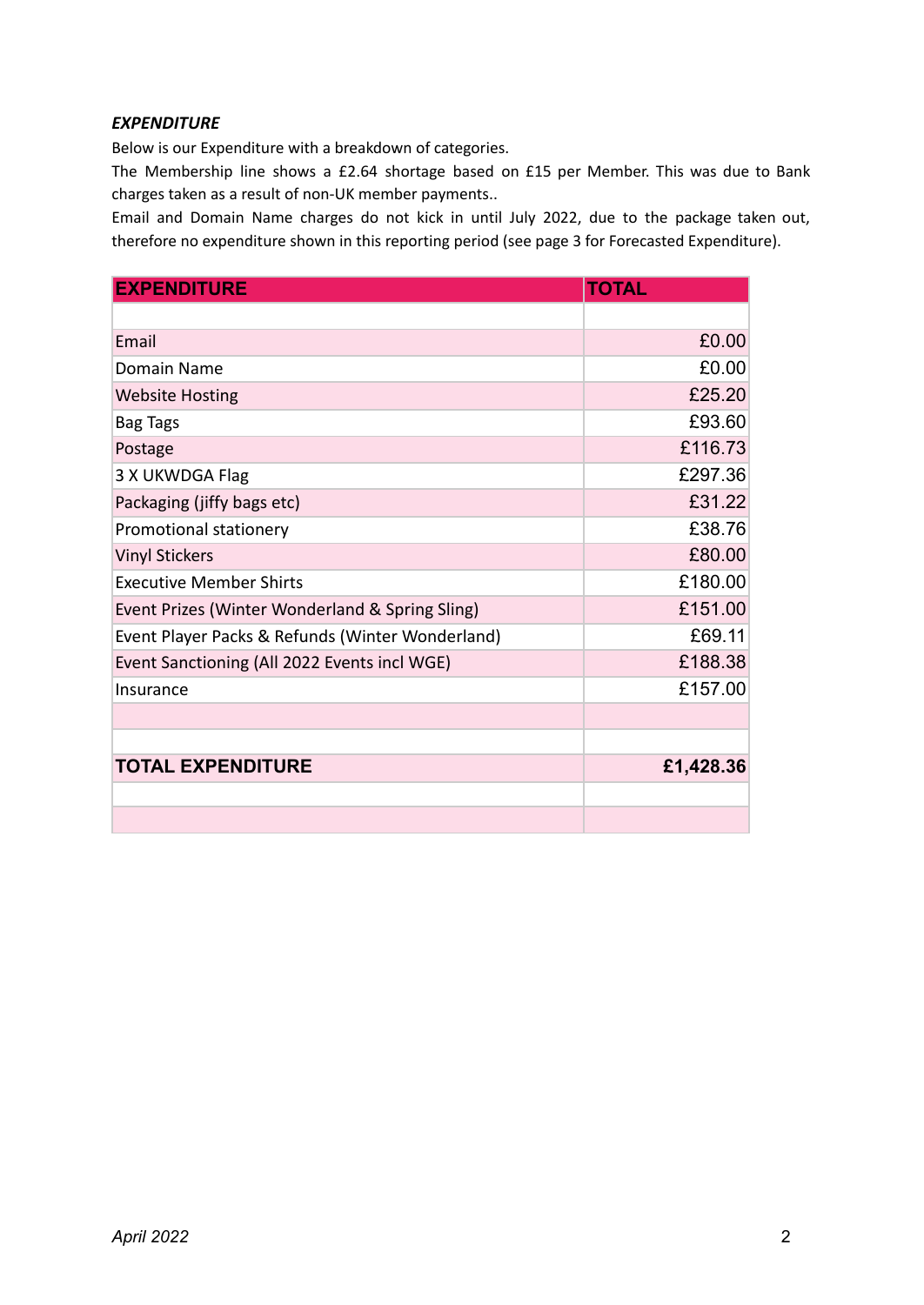#### *FORECASTED EXPENDITURE*

The details below show two scenarios of funds the Association will need to bear in mind before any renewal/new membership or Supporter income is forthcoming. This shows a clearer picture of our actual financial position, than just seeing a balance in the bank account.

Scenario 1 - Must have funds to cover off budgeted costs in the remaining financial 2022/23 year. Scenario 2 - Bare minimum funds required to maintain our website and email plus Association Insurance and expected invoice and committed event costs.

The Women's Global Event (WGE) and UKWDGA Championships are not included as part of the above forecast. The Executive team will have to consider how these two events will be funded as part of the planning process going forward.

| 2022/2023 FORECASTED BUDGET EXPENDITURE        |            |            |  |
|------------------------------------------------|------------|------------|--|
|                                                |            |            |  |
| <b>STARTING BALANCE 1st April 2022</b>         |            | £1,301.96  |  |
|                                                |            |            |  |
|                                                | Scenario 1 | Scenario 2 |  |
| Email                                          | £20.00     | £20.00     |  |
| <b>Domain Name</b>                             | £20.00     | £20.00     |  |
| <b>Website Hosting</b>                         | £100.00    | £100.00    |  |
| <b>Bag Tags</b>                                | £110.00    |            |  |
| Postage                                        | £120.00    |            |  |
| Packaging (Jiffy Bags)                         | £50.00     |            |  |
| Insurance                                      | £180.00    | £180.00    |  |
| <b>Event Prizes (Summer Soiree)</b>            | £100.00    | £100.00    |  |
| Event Player Packs & Refunds (Spring Sling)    | £40.00     | £40.00     |  |
| Green/Tour Fees (Spring Sling 19 @£7 + 15 @£2) | £170.00    | £170.00    |  |
| Portaloo (Spring Sling)                        | £144.00    | £144.00    |  |
| <b>UKWDGA Donation to Spring Sling</b>         | £97.50     | £97.50     |  |
| <b>SUB TOTAL</b>                               | £1,151.50  | £871.50    |  |
|                                                |            |            |  |
| <b>TOTAL REMAINING BALANCE</b>                 | £150.46    | £430.46    |  |
|                                                |            |            |  |